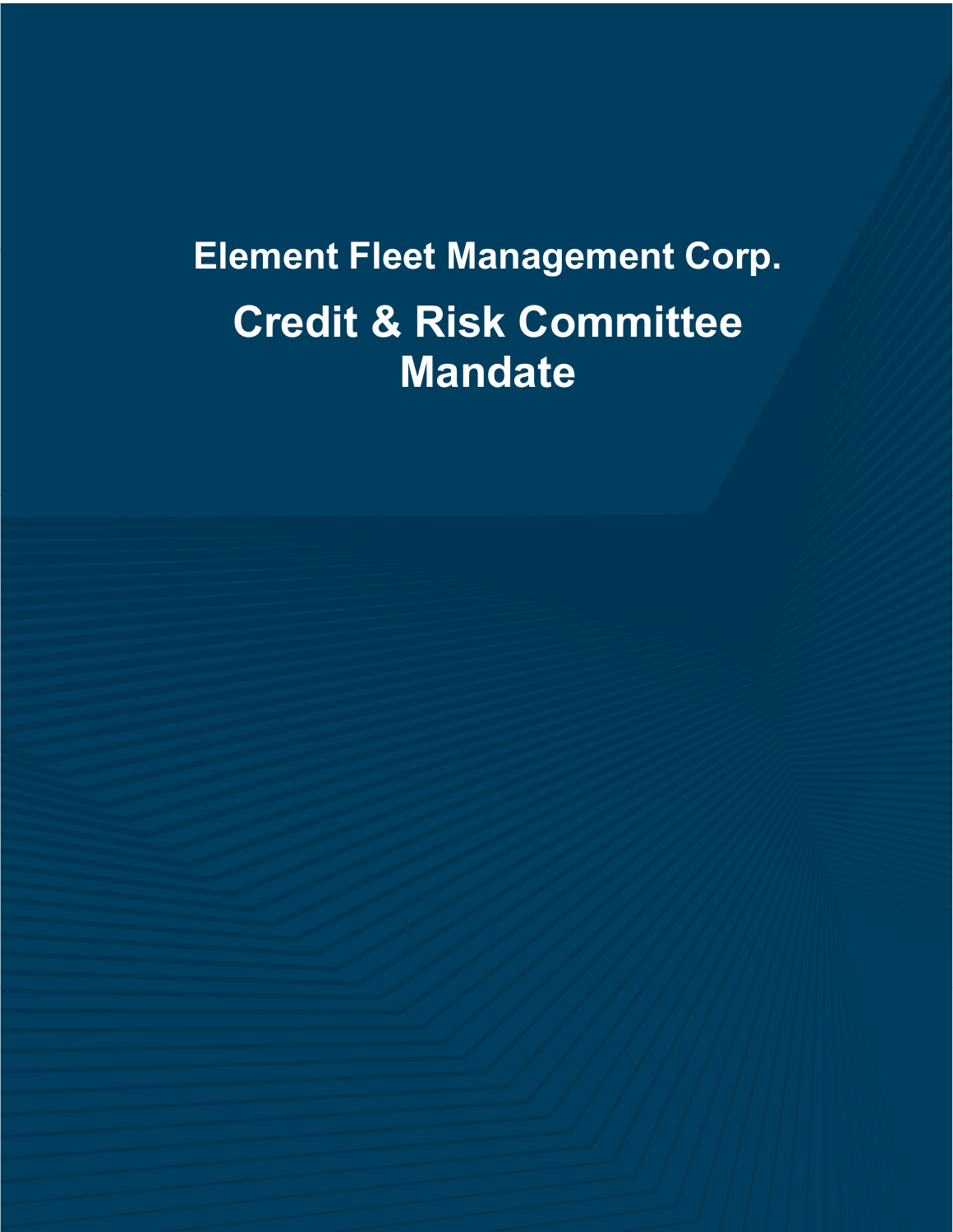# **ELEMENT FLEET MANAGEMENT CORP.**

## **CREDIT & RISK COMMITTEE MANDATE**

*Adopted as of November 9, 2016, Revised as of March 3, 2021* 

# **1. Purpose and Scope**

The Credit & Risk Committee (the "**Committee**") is responsible for assisting the Board of Directors ("**Board**") in fulfilling its oversight responsibilities with regard to (a) the major risks that are inherent to Element Fleet Management Corp.'s (the "**Corporation**") business activities, including credit risk, market risk, funding risk, reputation risk, business continuity risk, and operational risk, and the control processes with respect to such risks, (b) the Corporation's enterprise risk management framework, including the policies, procedures, practices and resources employed by the Corporation to manage and assess its major risks, (c) reviewing and recommending to the Board proposed acquisitions and the terms thereof; and (d) fulfilling the other responsibilities set forth in this Mandate or by the Board.

## **2. Membership and Chair**

#### *Number, Term and Qualification of Members*

Following each annual meeting of shareholders, the Board shall appoint from its number three or more directors (the "**Members**" and each a "**Member**") to serve on the Committee at the pleasure of the Board until the Member resigns, is removed or replaced, or ceases to be a member of the Board. Each Member must have an understanding of issues related to risk and credit risk management or related business experience.

#### *Independence of Members*

At least 50% of the Members shall be independent, within the meaning of the provisions of National Policy 58-201 *Corporate Governance Guidelines*, as it may be amended and/or replaced from time to time, subject to any exemptions or relief that may be granted from such requirements.

#### *Chair*

The Board shall appoint one Member as the chair of the Committee (the "**Chair**"). Unless a Chair is appointed by the Board, the Members may designate a Chair by a majority vote of the full Committee membership.

The Chair will preside at all meetings of the Committee at which he or she is present. If the Chair is absent from a meeting, the Members shall select a Member from those in attendance to act as Chair of the meeting.

The Chair will develop the agenda for each Committee meeting and will meet as required or advisable with the Chief Executive Officer, any chief risk officers ("**CROs**") and such other members of management of the Corporation in order to consider matters for inclusion in the Committee's agenda and the information to be provided by management to the Committee. The agenda for each meeting of the Committee, other than an *ad hoc* meeting, will be delivered to each Member of the Committee at least 48 hours prior to any meeting of the Committee, together with such other materials as the Chair determines necessary.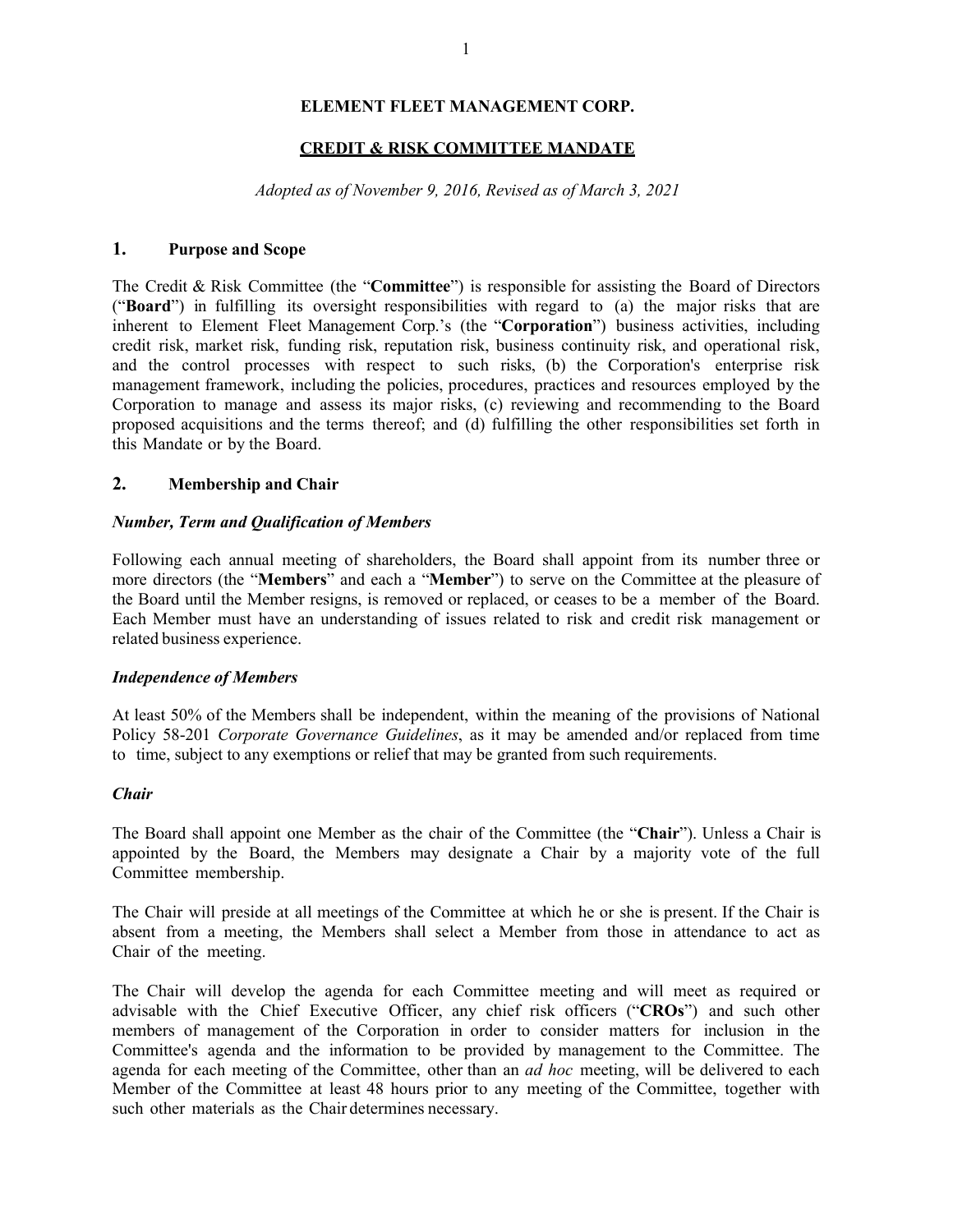#### *Sub-Committees*

The Committee may designate a sub-committee to review any matter within this Mandate as the Committee deems appropriate.

## **3. Meetings**

## *Number of Meetings*

Meetings of the Committee may be called by any Member, the Chair of the Board or the Chief Executive Officer, President or Chief Financial Officer of the Corporation. Meetings will be held at least once each fiscal quarter and not less than four times in each fiscal year and shall otherwise meet as frequently as it determines necessary for the Committee to fulfill its responsibilities.

Notice of the time and place of each meeting shall be given to each Member and to the Chair of the Board and the Chief Executive Officer of the Corporation and, if requested by the Chair, the internal auditor (if and when appointed). Notice of meeting (other than an *ad hoc* meeting) may be given orally or by letter, facsimile or telephone not less than 48 hours before the time fixed for the meeting. Members may waive notice of any meeting and attendance at a meeting is deemed waiver of notice. The notice need not state the purpose or purposes for which the meeting is being held.

Notice of the time and place of *ad hoc* meetings will be given to each Member not less than three hours before the time when the meeting is to be held. Where a quorum of Members is not available for such a meeting, the secretary of the Committee will call upon such other members of the Board as are required to achieve the Committee's quorum requirements.

#### *Quorum*

The powers of the Committee shall be exercisable at a meeting at which a quorum is present. A quorum shall be not less than two Members from time to time attending in person or by telephone or other electronic means or by a resolution signed by all Members entitled to vote on that resolution at a meeting of the Committee. Matters decided by the Committee shall be decided by majority vote, each Member is entitled to one vote in Committee proceedings.

## *Minutes; Reporting to the Board*

The Committee shall appoint a secretary to be the secretary of each meeting of the Committee and to maintain minutes or other records of meetings and activities of the Committee in sufficient detail to convey the substance of all discussions held. Upon approval of the minutes by the Committee, the minutes shall be circulated to the members of the Board. However, the Chair may report orally to the Board on any matter in his or her view requiring the immediate attention of the Board.

The Chair will report the proceedings of each meeting and all recommendations made by the Committee at such meeting to the Board at the Board's next meeting. The Committee will make such recommendations to the Board as it may deem appropriate. The Committee will also approve any report of the Committee to be included in the Corporation's information circular and such other reports relating to the activities of the Committee as may be required by the Corporation or the Board from time to time.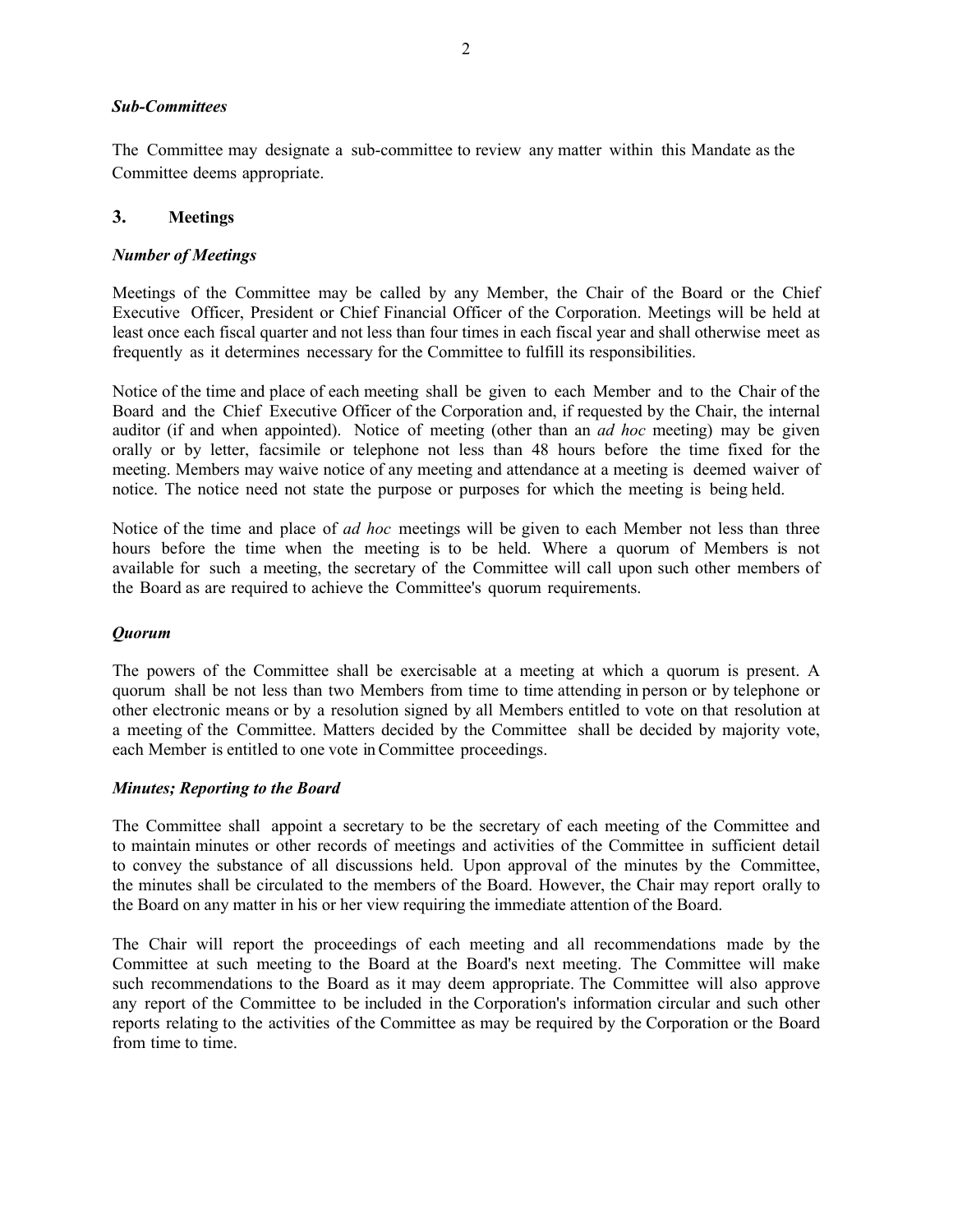## *Attendance of Non-Members*

The Committee may invite from time to time such persons as it may see fit to attend its meetings and to take part in discussion and consideration of the affairs of the Committee.

## *Procedure*

Subject to the *Business Corporations Act* (Ontario) and the Corporation's articles and by-laws, the procedure at meetings will be determined by the Committee unless otherwise determined by a resolution of the Board or by this Mandate.

## **4. Duties and Responsibilities**

Subject to the powers and duties and the Board, the Committee shall oversee the Corporation's risk management and credit risk management functions and processes, which oversight may include, in the case of risks overseen by the full Board or another committee of the Board, working with the Board or such other committee. To this end, the Board has delegated the following powers and duties to be performed by the Committee on behalf of and for the Board:

## **(I) Risk Management Related Duties and Responsibilities**

## **Risk Understanding**

- (a) Review annually the report from management identifying on an enterprise-wide basis current and emerging material risks confronting the Corporation in terms of gross risks, measures taken and controls being applied to mitigate risks and the net of residual risks faced and the Corporation's responses to trends affecting those exposures;
- (b) Review quarterly reports on a number of the identified material risks;
- (c) Consider emerging industry and regulatory risks issues and their potential impact on the Corporation;

#### **Risk Policies**

- (d) Review any of the Corporation's material risk management policies as appropriate and necessary and, if considered appropriate and necessary, recommend such policies to the Board for approval;
- (e) Review with management the conceptual framework for the assessment of material risks and the plans and policies to mitigate their impact on the Corporation;
- (f) Review annually and approve changes when appropriate and necessary to the policies implemented for the mitigation, management and control of risk, including risk appetite, underwriting management, asset-liability risk management, capital risk, operational risk management, and mergers and acquisitions;

#### **Risk Review**

(g) Review and consider with senior management the Corporation's risk capacity, risk taking philosophy and approach to determining an appropriate balance between risk and reward;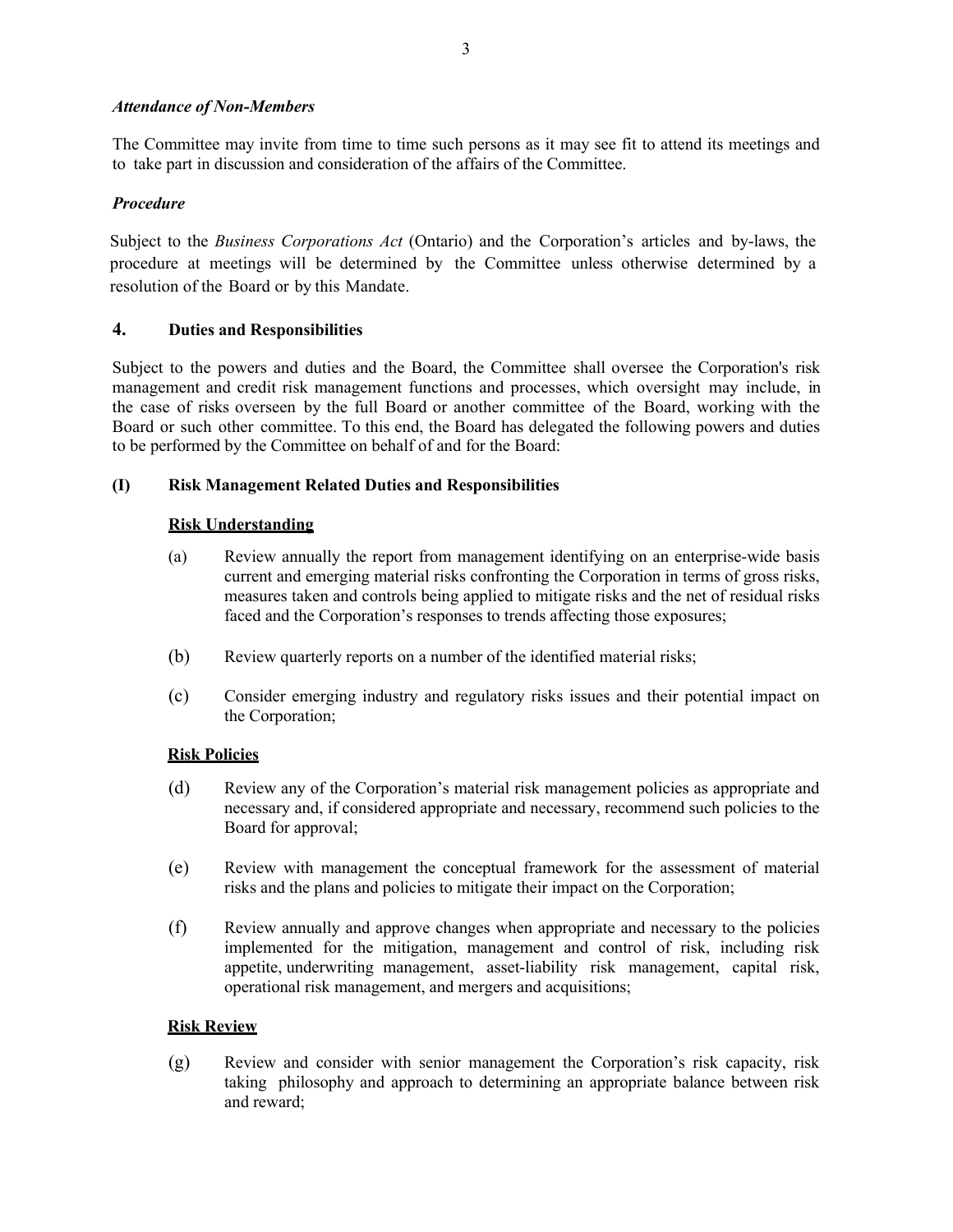- (h) Review and evaluate the Corporation's current exposures to funding currency, interest rate and other market risks in relation to its capacity to bear risk, and the management of such risks;
- (i) Review and discuss with senior management the Corporation's significant financial and non-financial risk exposures, including market, credit, liquidity, operational, reputational, strategic, regulatory, and business risks, and the steps senior management has taken to mitigate, monitor and control such risk exposures;

#### **Governance**

- (j) Ensure that those managing risk with the Corporation have adequate authority, independence and resources to perform their mandates;
- (k) Ensure that independent reviews of the risk management functions are conducted as needed;
- (l) Review the effectiveness of those managing risk in the Corporation and of the risk management functions annually;

## **(II) Credit Risk Management Related Duties and Responsibilities**

## **Credit Risk Management**

- (m) Ensure that management has established processes and an enterprise risk management framework and governance structure designed to identify, bring to the Board's and/or the Committee's attention, and appropriately manage, monitor, control and report exposures to the major credit risks affecting the Corporation (including credit, market, funding, reputation, and operational risks);
- (n) As appropriate, review and recommend to the Board the contents of any of the Corporation's risk tolerance statements that defines the amount of risk that the Corporation can take to achieve its strategic objectives (including quantitative and qualitative measures of risk related to credit, regulatory, reputation, capital and earnings volatility);
- (o) Monitor the performance and quality of the Corporation's credit portfolio through the review of measures of credit quality and trends and such other information as it deems appropriate, including non-performing assets, credit delinquencies, repossessed assets and charge-offs;
- (p) Review and assess the Corporation's risk grading methodology, allowance for loan loss and reserve policies;
- (q) Review management's evaluation of credit risk aspects of strategies or exposures to industry segments, countries, and key markets to ensure they are in keeping with overall credit risk tolerances;
- (r) Receive and review reports on selected credit risk topics as management or the Committee deems appropriate from time to time;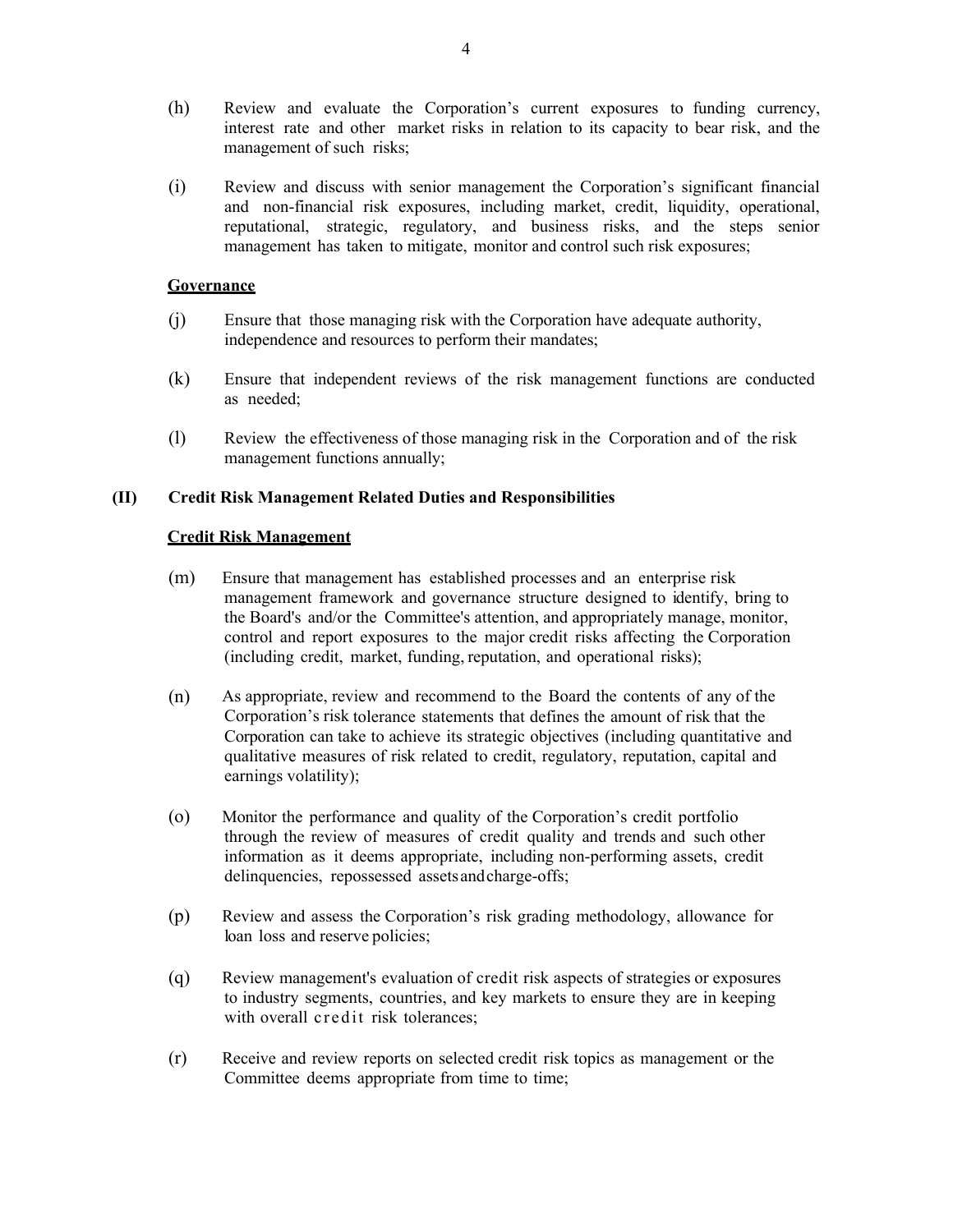(s) Review at least annually and approving as required: (i) management's evaluation of the performance of risk rating systems; and (ii) risk appetite and risk-based capital requirements, and recommending the appropriate capital level for risk to the Board;

It is not the responsibility of the Committee to conduct risk assessment and management; rather, the Committee is responsible for reviewing the Risk Management Corporate Policies pertaining to risks, and management implementation thereof, as provided herein;

## **Funding Risk Management**

- (t) At least annually, review and approve the Corporation's investment, loan, liquidity, funding, cash management, liability and hedging strategies;
- (u) Monitor the performance of the Corporation's funding, hedging and syndication activities;
- (v) Review the Corporation's liquidity position and contingency plans and monitor internal and external factors and events that could have a bearing on such positions and plans;
- (w) Monitor interest rate risk for excessive risk exposure, review interest rate risk sensitivity analyses and reports, and review management's assessment of the adequacy of the Corporation's interest rate risk management information systems;

#### **Adherence to Risk Management Corporate Policies**

- (x) Oversee the administration and effectiveness of, and compliance with, the Corporation's credit policies through review of such processes, reports and other information as it deems appropriate;
- (y) Review and assess the adequacy of the Corporation's allowance for credit losses and periodically review the methodology used by management in computing the adequacy of reserves;
- (z) Oversee the continual re-evaluation of the Corporation's credit risk monitoring programs, processes and credit risks;
- (aa) Review reports of significant issues prepared by the Corporation 's internal credit risk oversight functional groups and committees;

#### **Credit Risk Organizational Matters**

- (bb) Recommend to the Board the exposure limits and risk-taking authority to be delegated by the Board to the Chief Executive Officer;
- (cc) Review, and jointly with the Compensation & Corporate Governance Committee recommending to the Board, the appointment or change of the CROs, as required; and annually assessing the effectiveness of the CROs and reviewing and approving his or her mandate;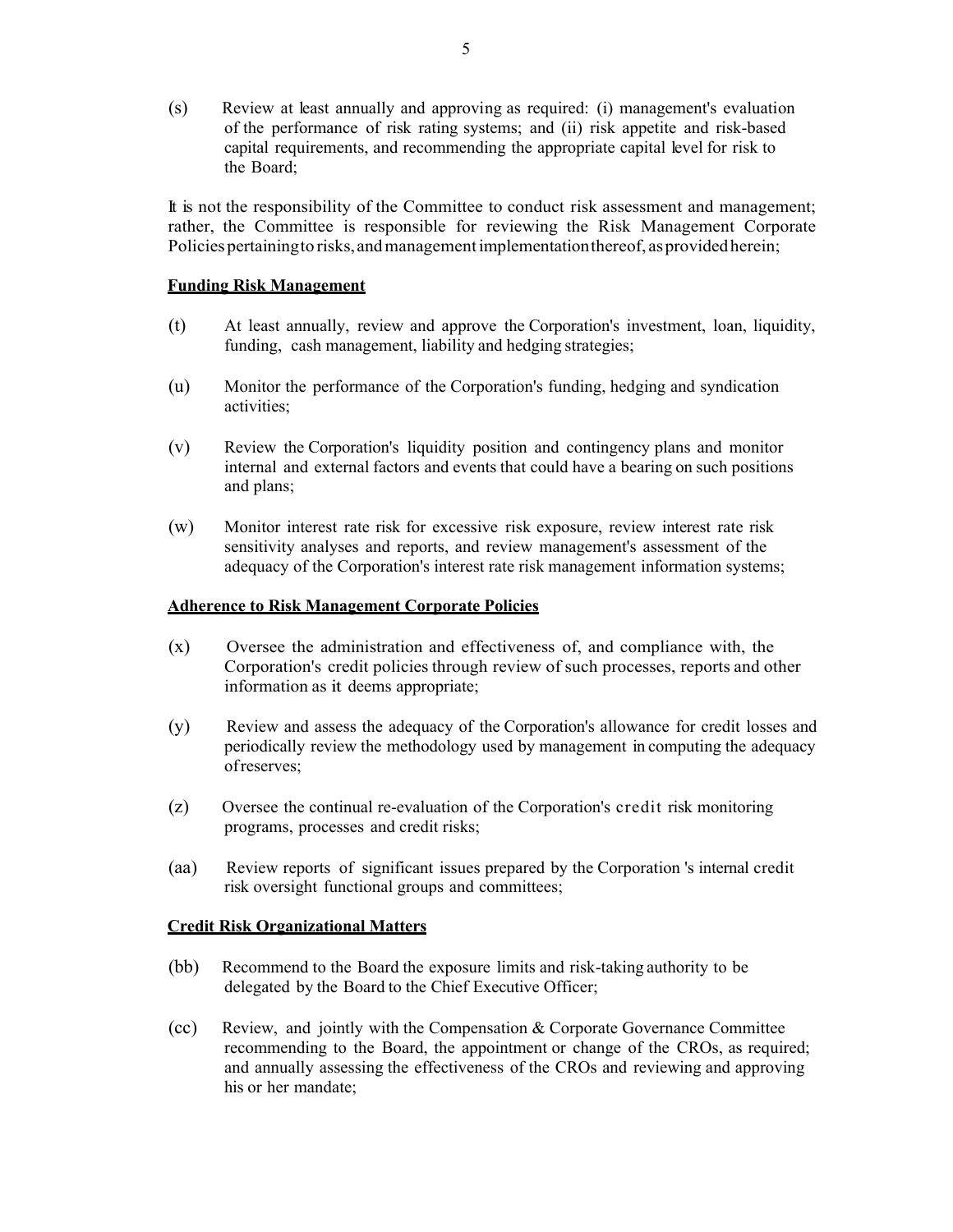- (dd) Review and approve annually the organizational structure and resources of the risk management function and assessing its effectiveness and confirm to the Board that sufficient and appropriate resources are being dedicated to risk management efforts;
- (ee) Receive, jointly with the Compensation & Corporate Governance Committee of the Board, management's assessment of effectiveness of the design and operation of the Corporation's incentive compensation system;

## **Strategic Initiatives**

- (ff) Review the proposed material acquisitions of portfolios and businesses and the terms thereof;
- (gg) Oversee the due diligence process, review conclusions and management proposal and recommend course of action to the Board;
- (hh) Receive and review reports concerning the integration of acquisitions;
- (ii) Review and advise on the risk impact of any strategic decision, as requested by the Board; and

## **Business Continuity Planning**

(jj) Review periodically the Corporation's business continuity and disaster recovery plans, training programs and threat analysis to ensure that the Corporation is adequately prepared to promptly recover any disrupted functions and information following a natural disaster, act of terrorism, systems interruption or other event that significantly interferes with the operations of the Corporation 's business as well as the adequacy of the measures adopted to protect the Corporation from hacking or other illicit invasion of its systems.

#### **5. Access to Management and Outside Advisors**

The Committee may retain any outside advisor including legal counsel, at the expense of the Corporation. The Committee has the authority to determine any such advisor's fees and other retention terms.

The Committee will have full, free and unrestricted access to management and employees and such persons shall be instructed by the Board to respond to such inquiries. In carrying out its oversight responsibilities, Members shall be entitled to rely on the integrity and expertise of those persons providing information to the Committee and on the accuracy and completeness of such information, absent actual knowledge of inaccuracy. Members will meet privately with senior management as frequently as they feel is appropriate to fulfill the Committee's responsibilities, but not less than annually. Members may also meet with the external auditors, if and when they deem appropriate.

## **6. Continuing Education**

The Committee will have access to continuing education programs to assist the Committee in fulfilling its responsibilities and the Corporation will provide appropriate funding for such programs.